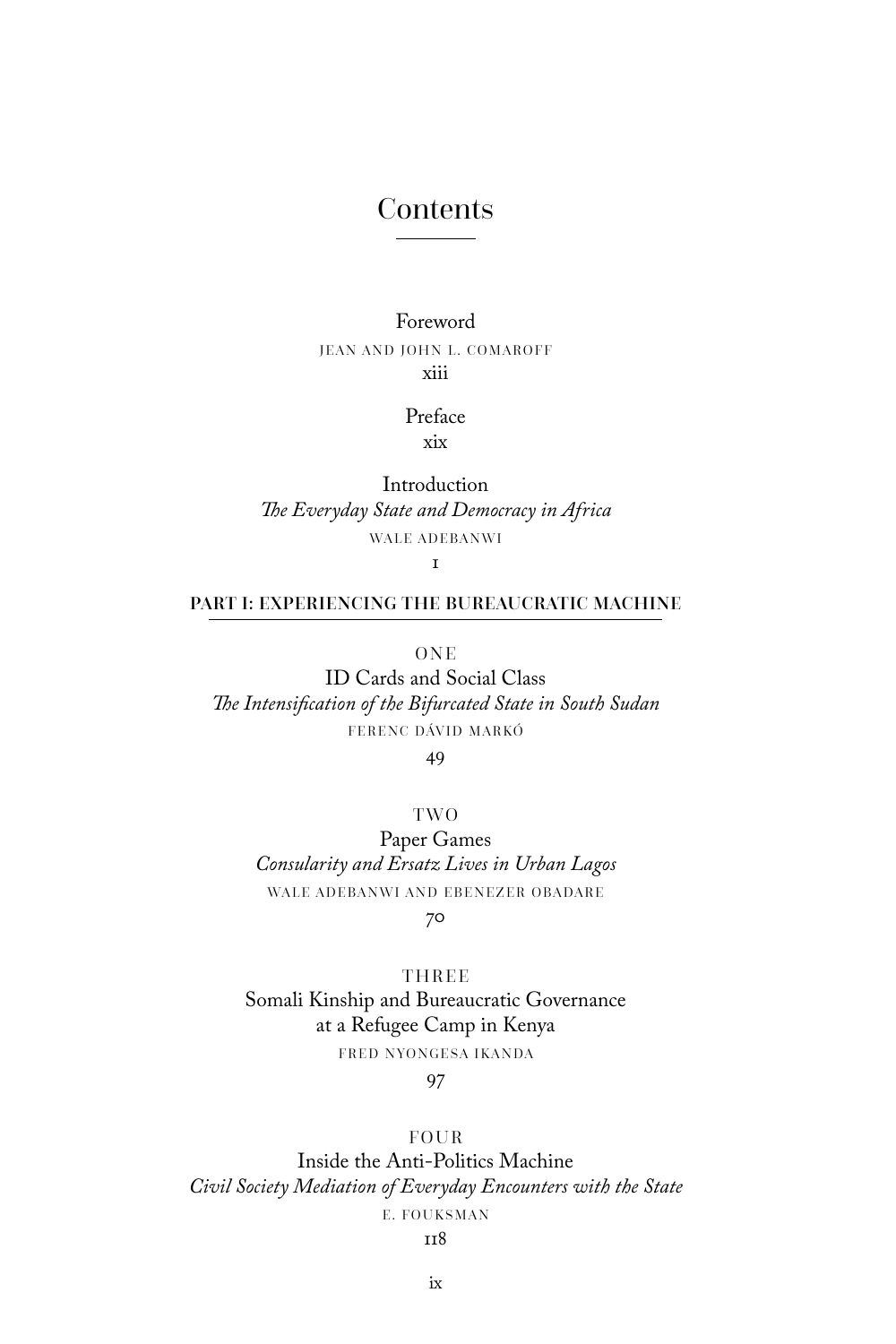#### PART II: (UN)MAKING LIVES: THE SOCIAL ECONOMY OF INFRASTRUCTURE AND SHORTAGES

FIVE

Lateral Futurity *The Nigerian State as Infrastructural Enigma* ERIC TROVALLA AND ULRIKA TROVALLA

139

SIX *Gazomania! Shortage and the State in Chad* LORI LEONARD 168

#### PART III: DISCIPLINARITY, SUBJECTIVITY, AND VIOLENCE

SEVEN

Politics of Patience *Acceptance, Agency, and Compliance in Rwanda* ROSE LØVGREN 185

EIGHT

The State as Golem *Police Violence in Democratic South Africa* NICHOLAS RUSH SMITH 207

NINE Encountering the State in Times of Terror *The Case of the Civilian Joint Task Force* DANIEL E. AGBIBOA

#### 230

#### PART IV: THE SOCIAL LIFE OF DEMOCRACY

**TEN** Fishing Nets, Kabila's Eyes, and Voter's Cards *Citizen-State Mediations in the DRC* KATRIEN PYPE

259